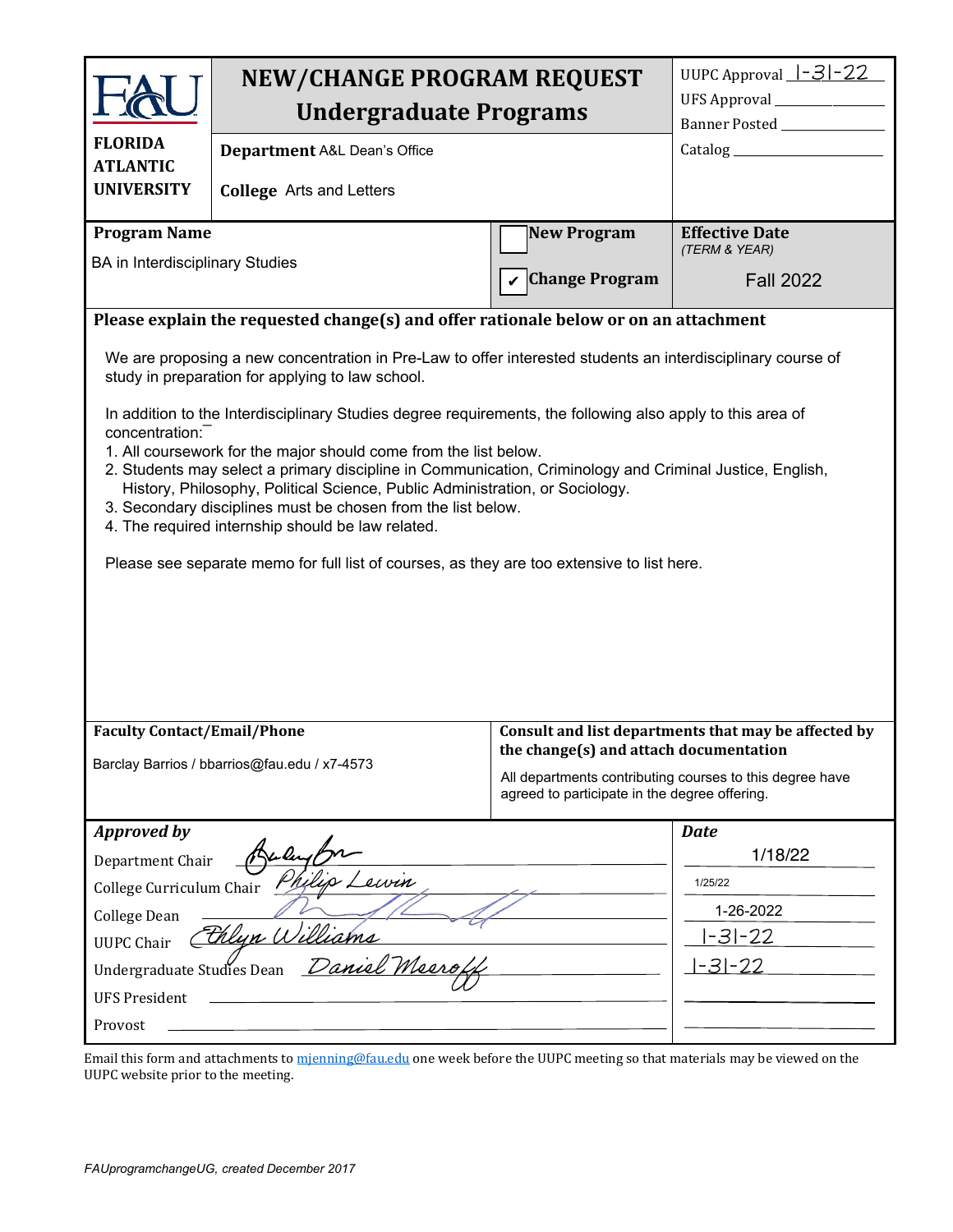# *BA in Interdisciplinary Studies with a concentration in Pre-Law*

In addition to the Interdisciplinary Studies degree requirements, the following also apply to this area of concentration:

- 1. All coursework for the major should come from the list below.
- 2. Students may select a primary discipline in Communication, Criminology and Criminal Justice, English, History, Philosophy, Political Science, Public Administration, or Sociology.
- 3. Secondary disciplines must be chosen from the list below.
- 4. The required internship should be law related.

# **Communication and Multimedia Studies**

SPC 4273 Rhetorical Analysis of Argument SPC 4513 Argumentation and Debate SPC 3233 Classical Rhetoric SPC 4680 Rhetorical Criticism COM 3500 Political Communication COM 3462 Conflict and Communication MMC 4200 Mass Communication Law and Regulation

# **Criminology and Criminal Justice**

- CCJ 2002 Law, Crime and the Criminal Justice System
- CCJ 3024 The Criminal Justice System
- CCJ 4054 Ethics and the Justice System
- CCJ 4141 Restorative Community Justice
- CCJ 4293 Drug Courts / RI: Drug Courts (research intensive)
- CCJ 4361 Death Penalty
- CCJ 4632 Elders in the Criminal Justice System
- CCJ 4644 White Collar Crime
- CCJ 4662 Race, Ethnicity and Criminal Justice
- CCJ 4684 Human Trafficking: A Global Social Issue
- CCJ 4931 Issues in Criminal Law
- CJC 4310 Corrections
- CJE 4174 International Criminal Justice Systems
- CJJ 4010 Juvenile Justice Administration
- CJE 4352 Policing in America
- CJE 4610 Fundamentals of Criminal Investigations
- CJL 4064 Criminal Law and the Constitution
- CJL 4510 Judicial Administration and the Criminal Courts

# **English**

ENC 2248 Writing for the Technical Professions

- ENC 3213 Professional Writing
- ENC 3310 Advanced Exposition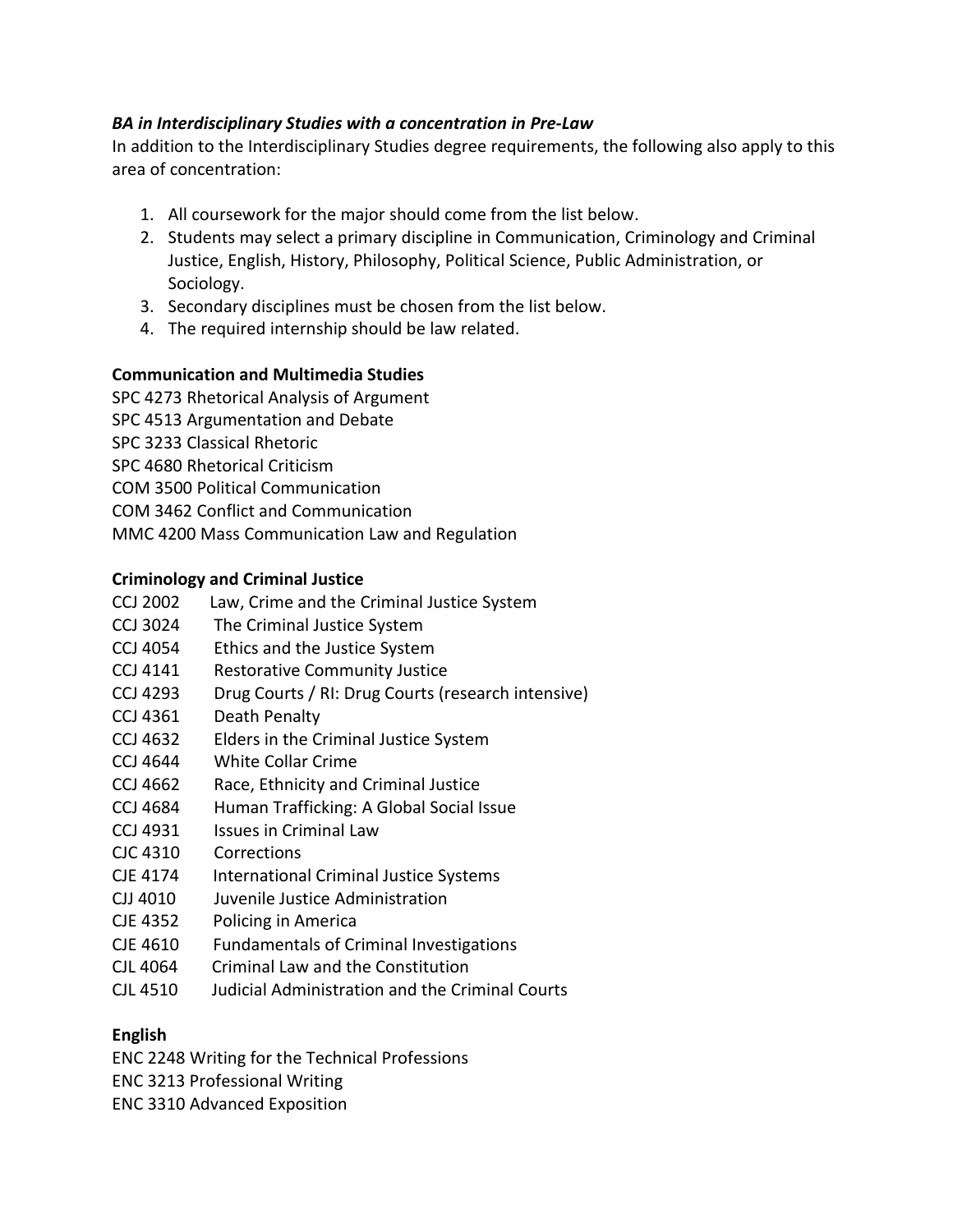ENG 4020 Studies in Writing & Rhetoric ENC 4138 Principles of Research Writing ENC 4354 Writing for Nonprofits LIT 3213 Literary Theory

#### **History**

EUH 4500 Medieval England EUH 4511 Tudor-Stuart England AMH 4133 The American Revolution AMH 4150 Age of Jefferson and Jackson AMH 3630 American Environmental History AMH 4575 History of the Civil Rights Movement AMH 3530 History of American Immigration and Ethnicity AMH 3420 History of Florida HIS 3204 History of Human Rights

#### **Music**

MUM 4304 Music Publishing and Copyright MUM 3303Legal Issues for the Musician MUM 4732 Music Marketing & Public Relations MUM 3301 Intro to Music Business MUM 4724 Artist Management

#### **Philosophy**

PHI 2100 Critical Thinking PHI 2102 Logic PHM 3200 Social and Political Philosophy PHM 3400 Philosophy of Law PHI 3628 Moral Problems PHI 4661 Ethical Theory PHP 4784 Analytic Philosophy

### **Political Science**

INR 3403 International Law: Foundations and Institutions INR 3413 International Law of Peace and Diplomacy INR 3433 International Law of Armed Conflict INR 4075 The Politics of Human Rights INR 4081The International System POS 3691Law and American Society POS 4603 Constitutional Law: Government Powers and Limits (*Prerequisite or Corequisite: POS 2041*) POS 4604 Constitutional Law: Civil Rights and Liberties (*Prerequisite or Corequisite: POS 2041*) POS 4609 The Judicial Process (*Prerequisite or Corequisite: POS 2041*) POS 4697 U.S. Environmental Law and Policy (*Prerequisite or Corequisite: POS 2041*)